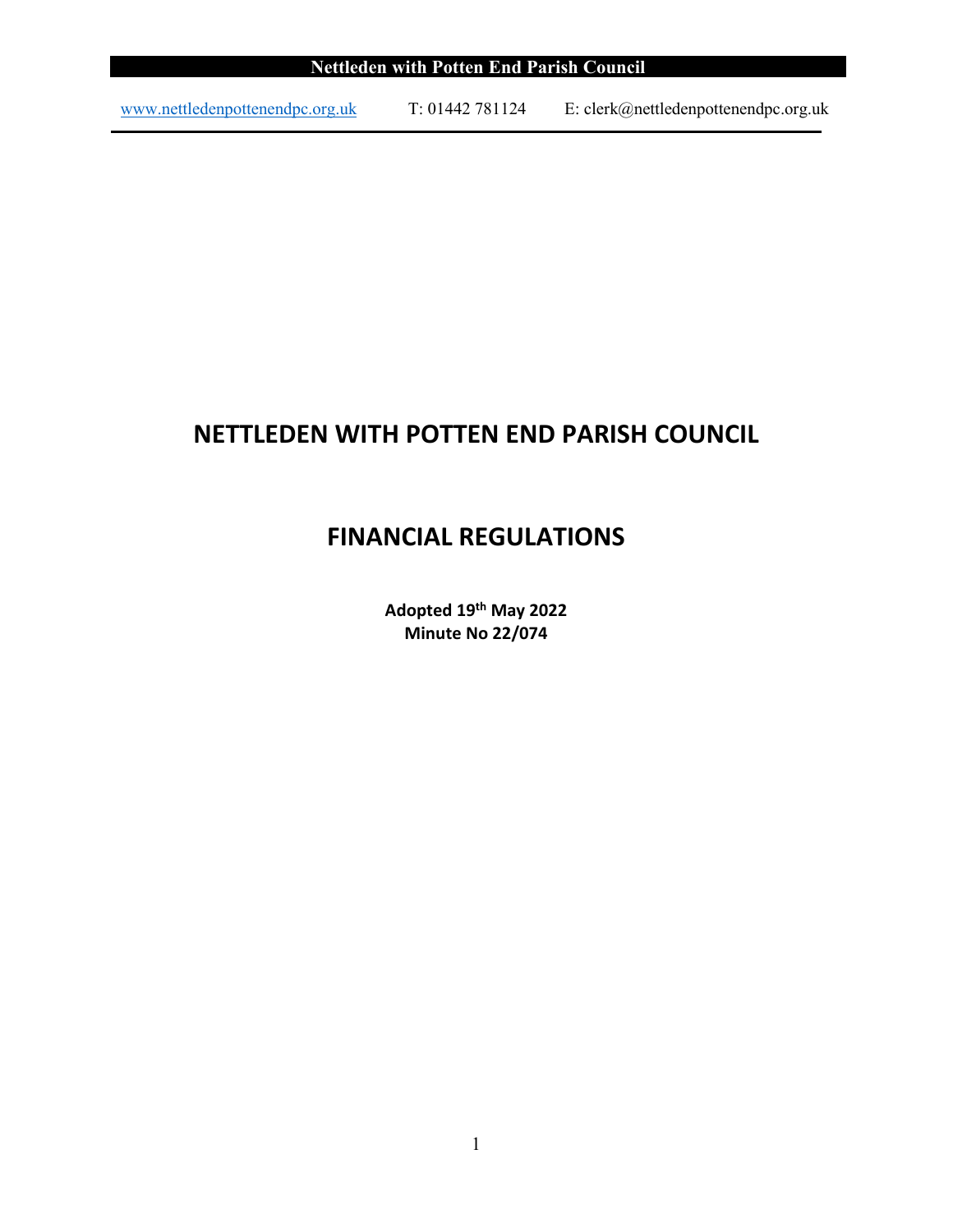#### **Version control**

## **Variations from 2021 Financial Regulations:**

| <b>Section</b> | Variation                    | <b>Explanation</b>                                                                    |
|----------------|------------------------------|---------------------------------------------------------------------------------------|
|                |                              |                                                                                       |
| 4              | Changes to budgetary control | To correct a procedural gap and<br>regularise expenditure authorised by<br>the Clerk. |
|                |                              |                                                                                       |
|                |                              |                                                                                       |
|                |                              |                                                                                       |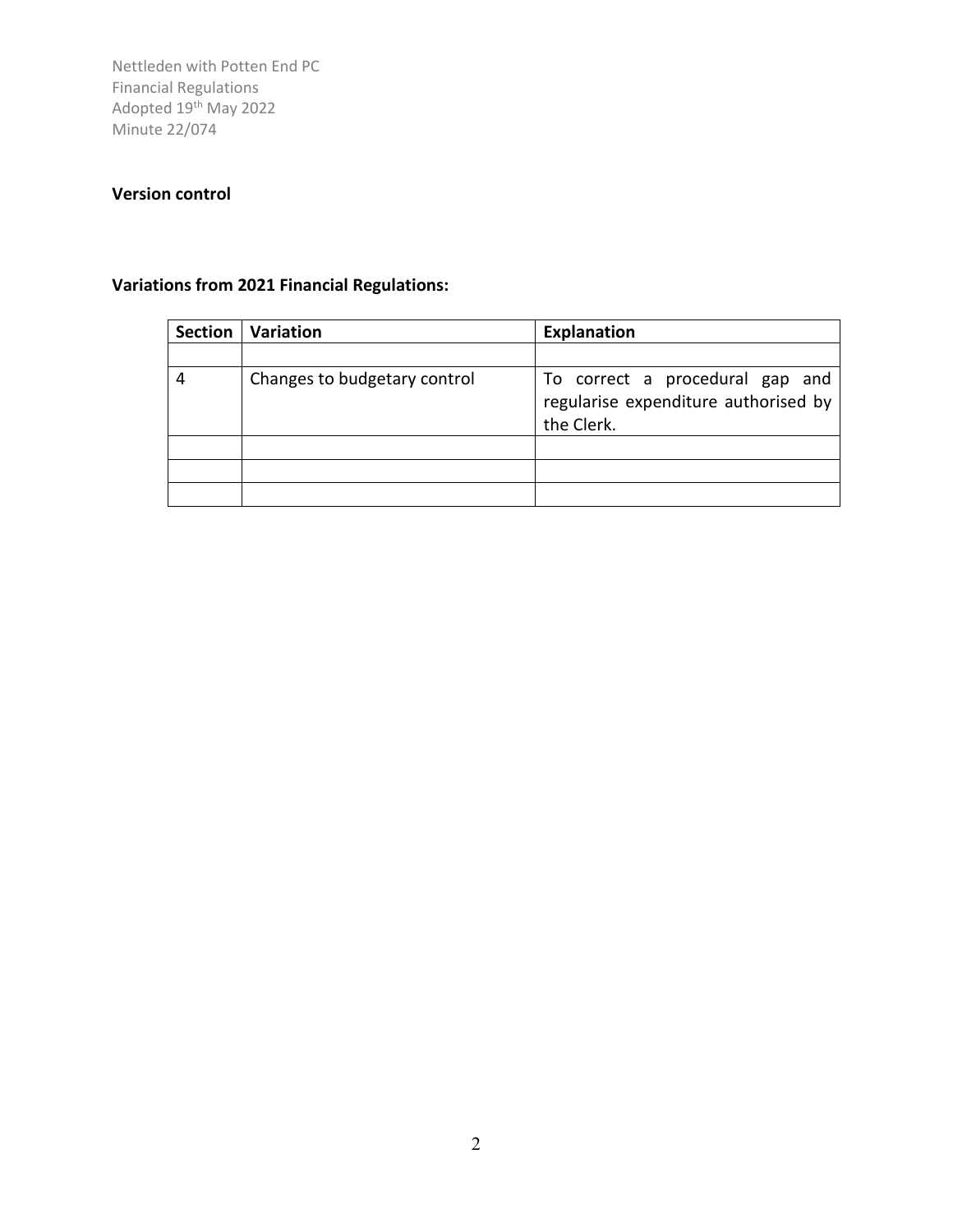Nettleden with Potten End PC Financial Regulations<br>Adopted 19<sup>th</sup> May 2022<br>Minute 22/074

## **INDEX**

| 1 <sub>1</sub> |                                                                   |  |
|----------------|-------------------------------------------------------------------|--|
| 2.             |                                                                   |  |
| 3.             |                                                                   |  |
| 4.             |                                                                   |  |
| 5.             | BANKING ARRANGEMENTS AND AUTHORISATION OF PAYMENTS 10             |  |
| 6.             |                                                                   |  |
| 7.             |                                                                   |  |
| 8.             |                                                                   |  |
| 9.             |                                                                   |  |
| 10.            |                                                                   |  |
| 11.            |                                                                   |  |
| 12.            | PAYMENTS UNDER CONTRACTS FOR BUILDING OR OTHER CONSTRUCTION WORKS |  |
|                |                                                                   |  |
| 13.            |                                                                   |  |
| 14.            |                                                                   |  |
| 15.            |                                                                   |  |
| 16.            |                                                                   |  |
| 17.            |                                                                   |  |
| 18.            |                                                                   |  |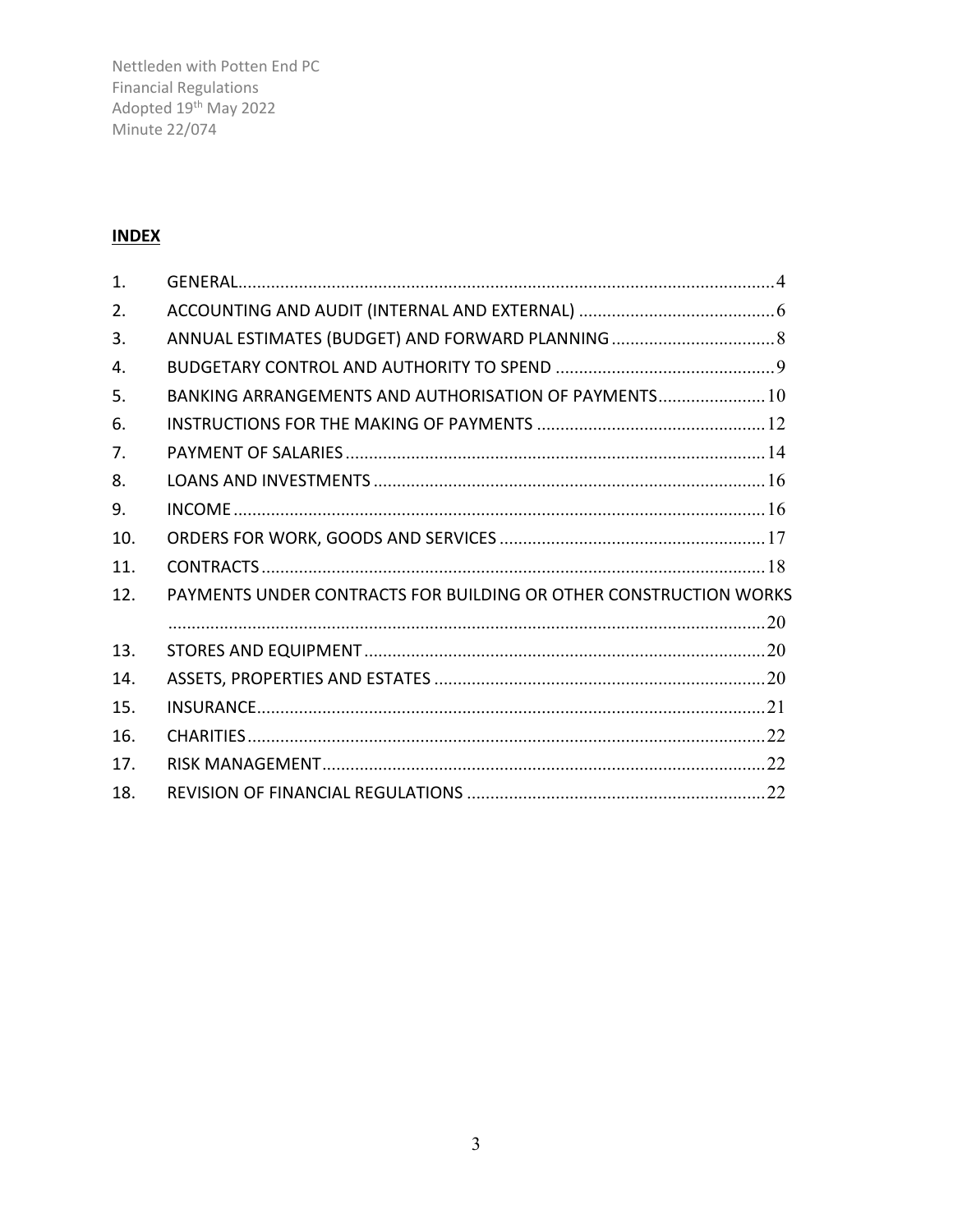#### <span id="page-3-0"></span>**1. GENERAL**

- 1.1. These financial regulations govern the conduct of the financial transactions of the council and may only be amended or varied by resolution of the council. Financial regulations are one of the council's three governing policy documents providing procedural guidance for members and officers. Financial regulations must be observed in conjunction with the council's standing orders and any individual financial regulations relating to contracts.
- 1.2. The council is responsible in law for ensuring that its financial management is adequate and effective and that the council has a sound system of internal control which facilitates the effective exercise of the council's functions, including arrangements for the management of risk.
- 1.3. The council's accounting control systems must include measures:
	- for the timely production of accounts;
	- that provide for the safe and efficient safeguarding of public money;
	- to prevent and detect inaccuracy and fraud; and
	- identifying the duties of officers.
- 1.4. These financial regulations demonstrate how the council meets these responsibilities and requirements.
- 1.5. At least once a year, prior to approving the Annual Governance Statement, the council shall review the effectiveness of its systems of internal controls which shall be in accordance with proper practices.
- 1.6. Deliberate or wilful breach of these Regulations by an employee may give rise to disciplinary proceedings.
- 1.7. Members of council are expected to follow the instructions within these Regulations and not to entice employees to breach them. Failure to follow instructions within these Regulations brings the office of councillor into disrepute.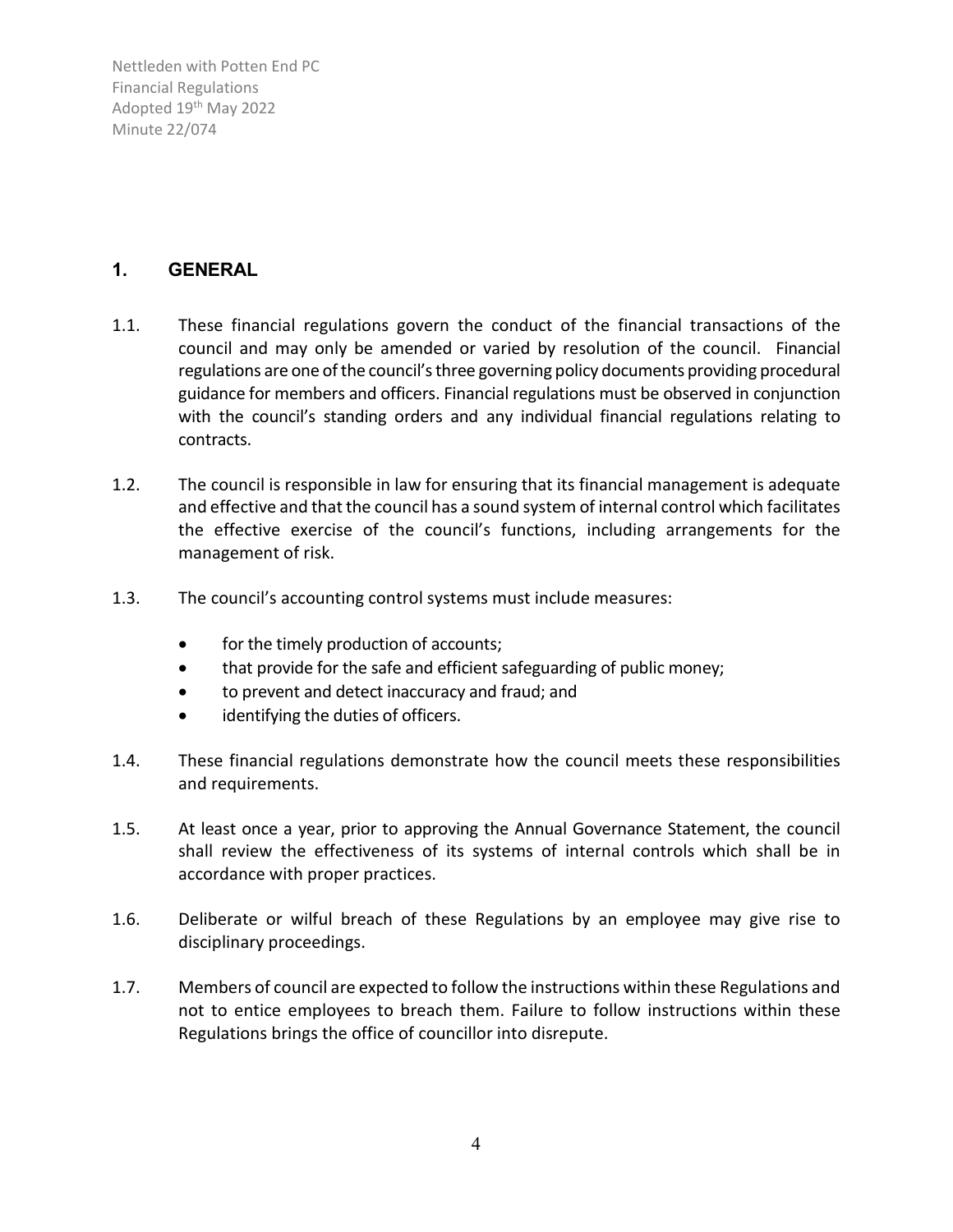- 1.8. The Responsible Financial Officer (RFO) holds a statutory office to be appointed by the council. The Clerk has been appointed as RFO for this council and these regulations will apply accordingly.
- 1.9. The RFO;
	- acts under the policy direction of the council;
	- administers the council's financial affairs in accordance with all Acts, Regulations and proper practices;
	- determines on behalf of the council its accounting records and accounting control systems;
	- ensures the accounting control systems are observed;
	- maintains the accounting records of the council up to date in accordance with proper practices;
	- assists the council to secure economy, efficiency and effectiveness in the use of its resources; and
	- produces financial management information as required by the council.
- 1.10. The accounting records determined by the RFO shall be sufficient to show and explain the council's transactions and to enable the RFO to ensure that any income and expenditure account and statement of balances, or record of receipts and payments and additional information, as the case may be, or management information prepared for the council from time to time comply with the Accounts and Audit Regulations.
- 1.11. The accounting records determined by the RFO shall in particular contain:
	- entries from day to day of all sums of money received and expended by the council and the matters to which the income and expenditure or receipts and payments account relate;
	- a record of the assets and liabilities of the council; and
	- wherever relevant, a record of the council's income and expenditure in relation to claims made, or to be made, for any contribution, grant or subsidy.
- 1.12. The accounting control systems determined by the RFO shall include:
	- procedures to ensure that the financial transactions of the council are recorded as soon as reasonably practicable and as accurately and reasonably as possible;
	- procedures to enable the prevention and detection of inaccuracies and fraud and the ability to reconstruct any lost records;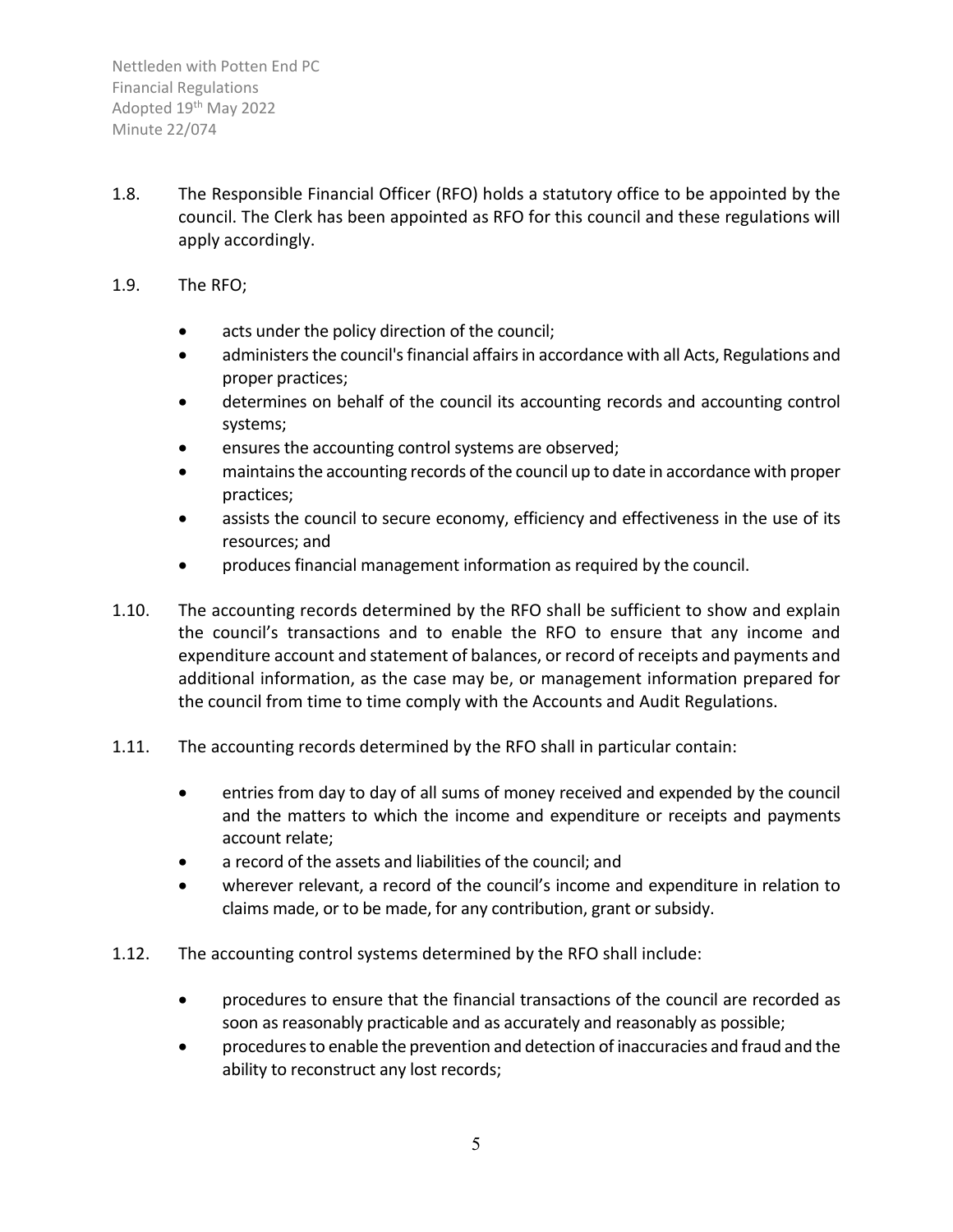- identification of the duties of officers dealing with financial transactions and division of responsibilities of those officers in relation to significant transactions;
- procedures to ensure that uncollectable amounts, including any bad debts are not submitted to the council for approval to be written off except with the approval of the RFO and that the approvals are shown in the accounting records; and
- measures to ensure that risk is properly managed.
- 1.13. The council is not empowered by these Regulations or otherwise to delegate certain specified decisions. In particular any decision regarding:
	- setting the final budget or the precept (council tax requirement);
	- approving accounting statements;
	- approving an annual governance statement;
	- borrowing;
	- writing off bad debts;
	- declaring eligibility for the General Power of Competence; and
	- addressing recommendations in any report from the internal or external auditors,

shall be a matter for the full council only.

- 1.14. In addition the council must:
	- determine and keep under regular review the bank mandate for all council bank accounts;
	- approve any grant or a single commitment in excess of [£5,000]; and
	- in respect of the annual salary for any employee have regard to recommendations about annual salaries of employees made by the relevant committee in accordance with its terms of reference.
- 1.15. In these financial regulations, references to the Accounts and Audit Regulations or 'the regulations' shall mean the regulations issued under the provisions of section 27 of the Audit Commission Act 1998, or any superseding legislation, and then in force unless otherwise specified.

In these financial regulations the term 'proper practice' or 'proper practices' shall refer to guidance issued in *Governance and Accountability for Local Councils - a Practitioners' Guide (England)* issued by the Joint Practitioners Advisory Group (JPAG), available from the websites of NALC and the Society for Local Council Clerks (SLCC).

### <span id="page-5-0"></span>**2. ACCOUNTING AND AUDIT (INTERNAL AND EXTERNAL)**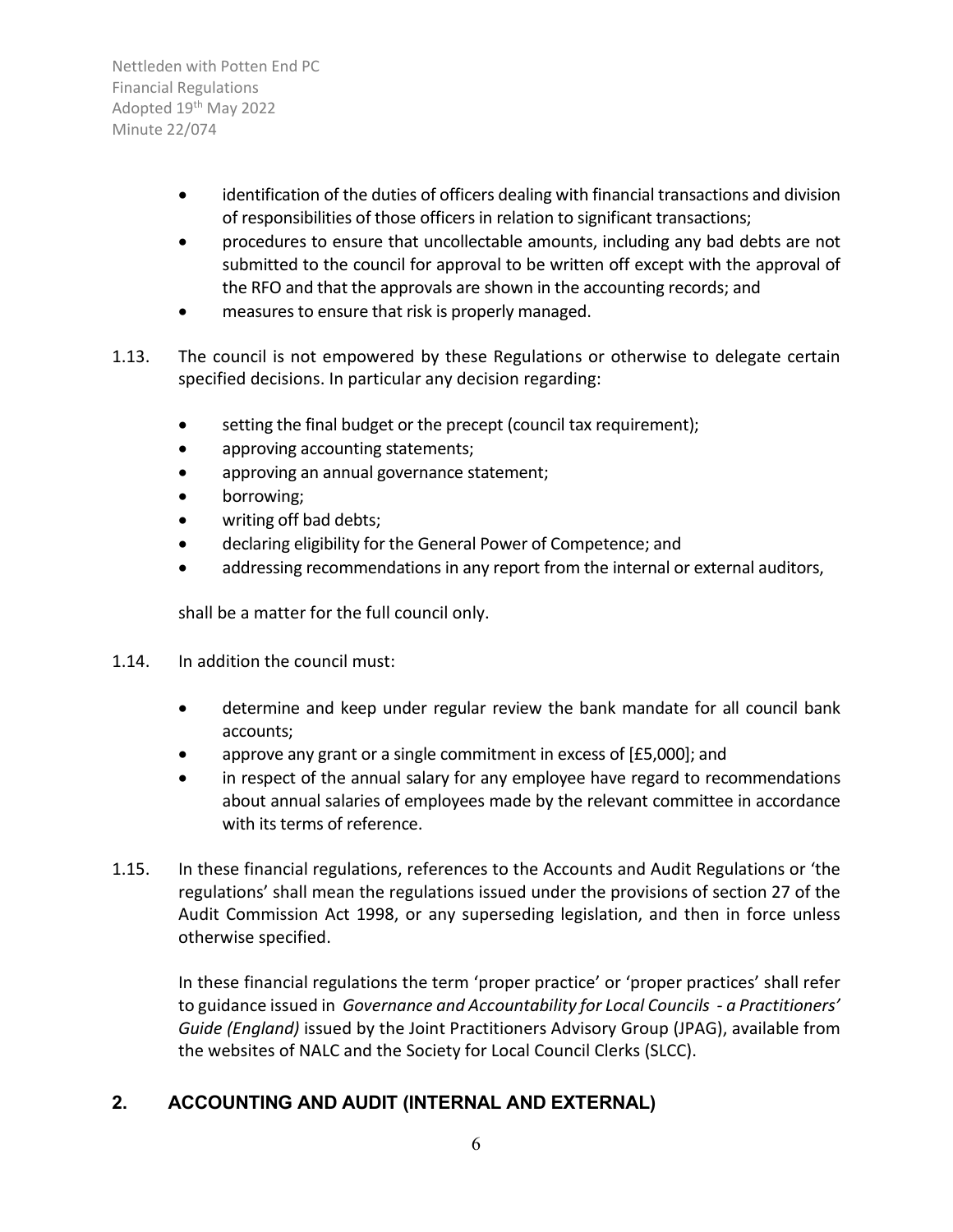- 2.1. All banking procedures and financial records of the council shall be determined by the RFO as required by the Accounts and Audit Regulations, appropriate guidance and proper practices.
- 2.2. On a regular basis, at least once in each quarter, and at each financial year end, a member other than the Chairman or a cheque signatory shall be appointed to verify bank reconciliations (for all accounts) produced by the RFO. The member shall sign the reconciliations and the original bank statements (or similar document) as evidence of verification. This activity shall on conclusion be reported, including any exceptions, to and noted by the council.
- 2.3. The RFO shall complete the annual statements of accounts, annual report, and any related documents of the council contained in the Annual Return (as specified in proper practices) as soon as practicable after the end of the financial year and having certified the accounts shall submit them and report thereon to the council within the timescales set by the Accounts and Audit Regulations.
- 2.4. The council shall ensure that there is adequate and effective system of internal audit of the council's accounting, financial and other operations in accordance with proper practices. Any officer or member of the council shall make available such documents and records as appear to the council to be necessary for the purpose of the audit and shall as directed by the council supply the RFO, internal auditor or external auditor with such information and explanation as the council considers necessary for that purpose.
- 2.5. The internal auditor shall be appointed by and shall carry out the work in relation to internal controls required by the council in accordance with proper practices.
- 2.6. The Internal Auditor shall
	- be competent and independent of the financial operations of the council,
	- report to council in writing, or in person, on a regular basis with a minimum of one annual written report during each financial year.
	- demonstrate competence, objectivity and independence, be free from any actual or perceived conflicts of interest, including those arising from family relationships; and
	- have no involvement in the financial decision making, management or control of the council.
- 2.7. Internal or external auditors may not under any circumstances:
	- perform any operational duties for the council;
	- initiate or approve accounting transactions; or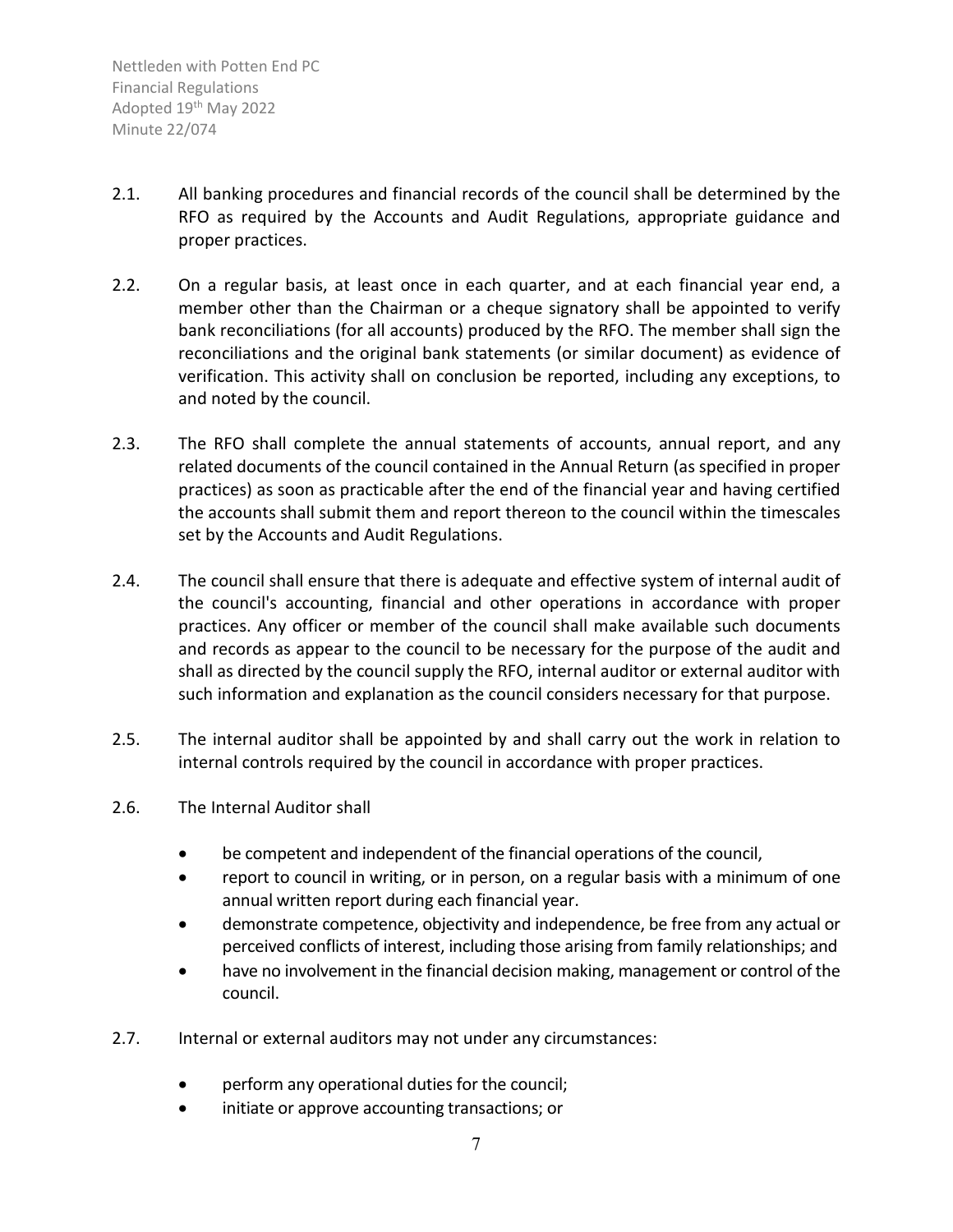- direct the activities of any council employee, except to the extent that such employees have been appropriately assigned to assist the internal auditor.
- 2.8. For the avoidance of doubt, in relation to internal audit the terms 'independent' and 'independence' shall have the same meaning as is described in proper practices.
- 2.9. The RFO shall make arrangements for the exercise of elector's rights in relation to the accounts including the opportunity to inspect the accounts, books, and vouchers and display or publish any notices and statements of account required by Audit Commission Act 1998 or any superseding legislation, and the Accounts and Audit Regulations.
- 2.10. The RFO shall, as soon as practicable, bring to the attention of all councillors any correspondence or report from the internal or external auditors.

### <span id="page-7-0"></span>**3. ANNUAL ESTIMATES (BUDGET) AND FORWARD PLANNING**

- 3.1. Each Committee (if any) shall review its three year forecast of revenue and capital receipts and payments. Having regard to the forecast, it shall thereafter formulate and submit proposals for the following financial year in respect of revenue and capital costs for the following financial year to the council not later than the end of November each year including any proposals for revising the forecast.
- 3.2. The RFO must each year, by no later than November prepare detailed estimates of all receipts and payments including the use of reserves and all sources of funding for the following financial in the form of a budget to be considered by the council.
- 3.3. The council shall consider the annual budget proposals in relation to the council's three year forecast of revenue and capital receipts and payments including recommendations for the use of reserves and sources of funding and update the forecast accordingly.
- 3.4. The council shall fix the precept (council tax requirement), and relevant basic amount of council tax to be levied for the ensuing financial year not later than by the end of January each year. The RFO shall issue the precept to the billing authority and shall supply each member with a copy of the approved annual budget.
- 3.5. The approved annual budget shall form the basis of financial control for the ensuing year.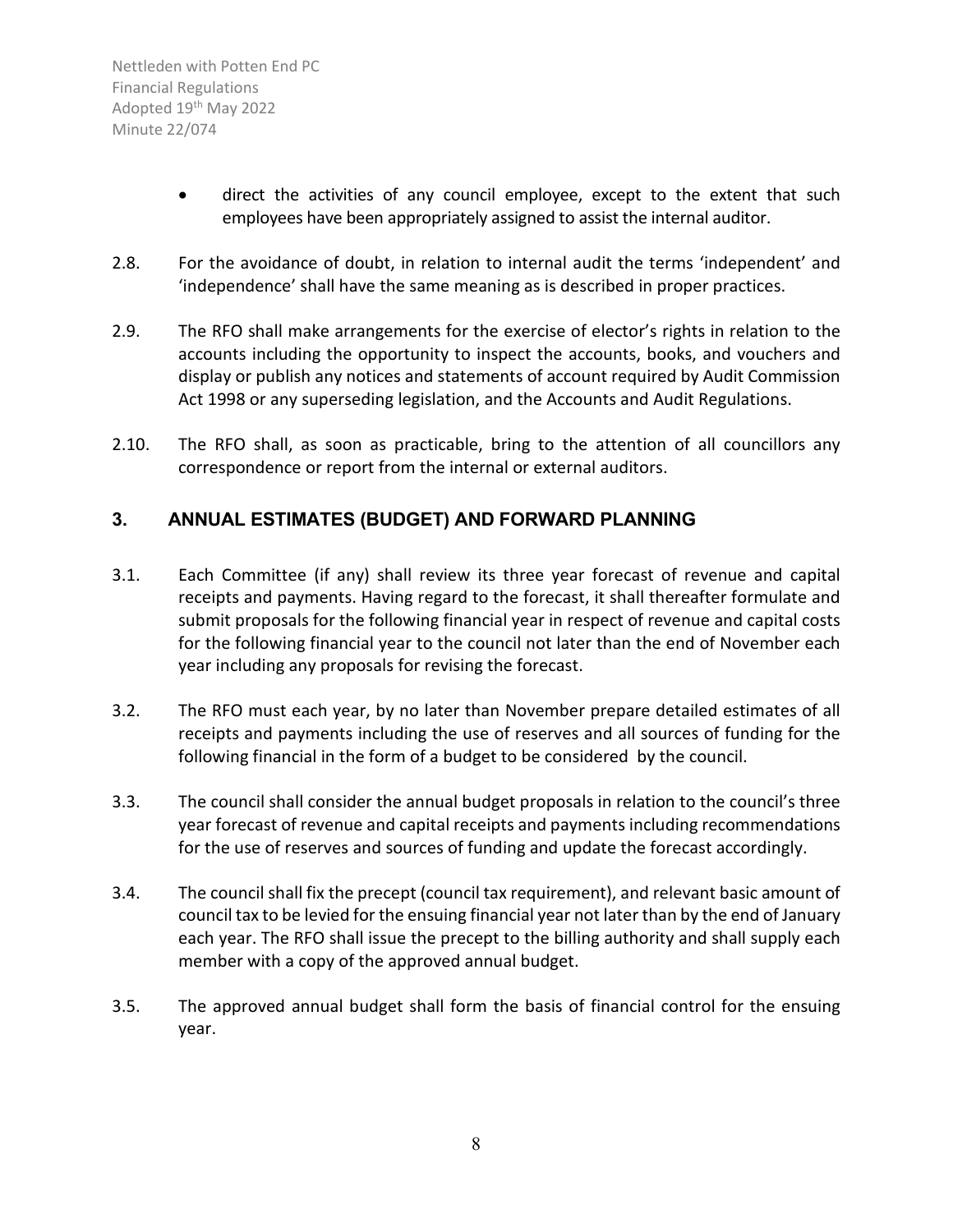3.6. The council shall prepare and have regard to a three year forecast of Revenue and Capital Receipts and Payments which shall be prepared at the same time as the annual Budget or Estimates.

#### <span id="page-8-0"></span>**4. BUDGETARY CONTROL AND AUTHORITY TO SPEND**

- 4.1. Expenditure on revenue items may be incurred up to the amounts included for that class of expenditure in the approved budget. This authority is to be determined by:
	- the council for all items over £5,000;
	- the Clerk, in conjunction with the Finance and Administration Working Party for items fo £500 to £5,000 where such expenditure is within the budget set by the Council
	- the Clerk for any items below £500 where such expenditure is within the budget set by the Council

Such authority is to be evidenced by a minute or by an authorisation slip duly signed by the Clerk, and where necessary also by the appropriate Chairman.

Contracts may not be disaggregated to avoid controls imposed by these regulations.

- 4.2. No expenditure may be incurred which will exceed the amount provided in the revenue budget for that class of expenditure. During the budget year and with the approval of council having considered fully the implications for public services, unspent and available amounts may be moved to other budget headings or to an earmarked reserve as appropriate ('virement').
- 4.3. Unspent provisions in the revenue or capital budgets for completed projects shall not be carried forward to a subsequent year.
- 4.4. The salary budgets are to be reviewed at least annually in October for the following financial year and such review shall be evidenced by a hard copy schedule signed by the Clerk and the Chairman of council or relevant committee. The RFO will inform committees of any changes impacting on their budget requirement for the coming year in good time.
- 4.5. In cases of extreme risk to the delivery of council services, the Clerk may authorise revenue expenditure on behalf of the council which in the Clerk's judgement it is necessary to carry out. Such expenditure includes repair replacement or other work whether or not there is any budgetary provision for the expenditure, subject to a limit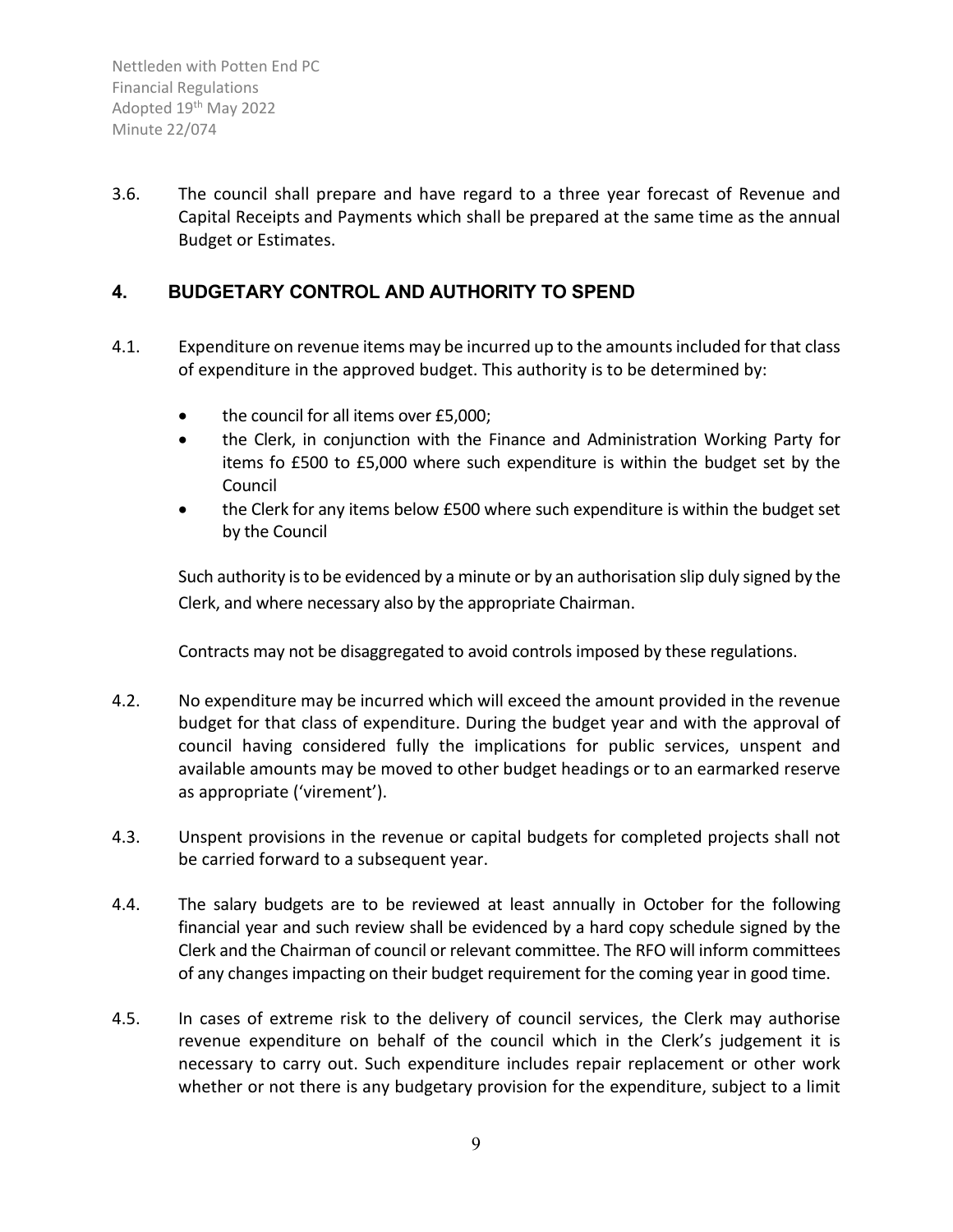of £500. The Clerk shall report the action to the chairman as soon as possible and to the council as soon as practicable thereafter.

- 4.6. No expenditure shall be incurred in relation to any capital project and no contract entered into or tender accepted involving capital expenditure unless the council is satisfied that the necessary funds are available, or the requisite borrowing approval has been obtained
- 4.7. All capital works shall be administered in accordance with the council's standing orders and financial regulations relating to contracts.
- 4.8. The RFO shall regularly provide the council with a statement of receipts and payments to date under each head of the budgets, comparing actual expenditure to the appropriate date against that planned as shown in the budget. These statements are to be prepared at least at the end of each financial quarter and shall show explanations of material variances. For this purpose "material" shall be in excess of £100 or 15% of the budget.
- 4.9. Changes in earmarked reserves shall be approved by council as part of the budgetary control process.

#### <span id="page-9-0"></span>**5. BANKING ARRANGEMENTS AND AUTHORISATION OF PAYMENTS**

- 5.1. The council's banking arrangements, including the mandate, shall be made by the RFO and approved by the council banking arrangements may not be delegated to a committee. They shall be regularly reviewed for safety and efficiency.
- 5.2. The RFO shall prepare a schedule of payments requiring authorisation, forming part of the Agenda for the Meeting and, together with the relevant invoices, be presented to council. The council shall review the schedule for compliance and, having satisfied itself shall authorise payment by a resolution of the council. A detailed list of all payments shall be disclosed within or as an attachment to the minutes of the meeting at which payment was authorised. Personal payments (including salaries, wages, expenses and any payment made in relation to the termination of a contract of employment) may be summarised to remove public access to any personal information.
- 5.3. All invoices for payment shall be examined, verified and certified by the RFO to confirm that the work, goods or services to which the invoice relates has been received, carried out, examined and represents expenditure previously approved by the council.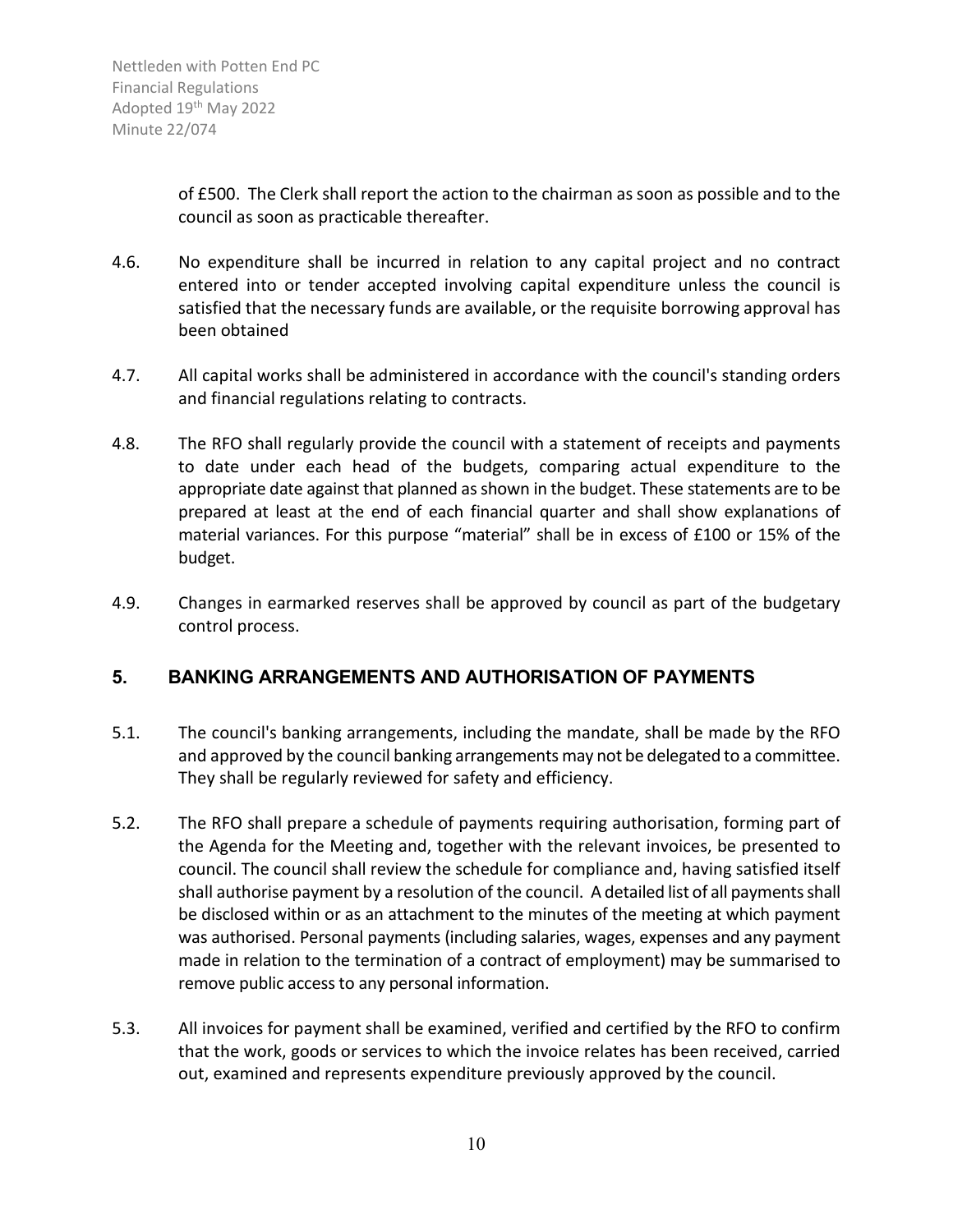- 5.4. The RFO shall examine invoices for arithmetic accuracy and analyse them to the appropriate expenditure heading. The RFO shall take all steps to pay all invoices submitted, and which are in order, at the next available council meeting.
- 5.5. The RFO shall have delegated authority to authorise the payment of items only in the following circumstances:
	- a) If a payment is necessary to avoid a charge to interest under the Late Payment of Commercial Debts (Interest) Act 1998, and the due date for payment is before the next scheduled meeting of council, where the RFO certifies that there is no dispute or other reason to delay payment, provided that a list of such payments shall be submitted to the next appropriate meeting of council ;
	- b) An expenditure item authorised under 5.6 below (continuing contracts and obligations) provided that a list of such payments shall be submitted to the next appropriate meeting of council; or

fund transfers within the councils banking arrangements up to the sum of £10,000, provided that a list of such payments shall be submitted to the next appropriate meeting of council [or finance committee].

- 5.6. For each financial year the RFO shall draw up a list of due payments which arise on a regular basis as the result of a continuing contract, statutory duty, or obligation (such as but not exclusively) Salaries, PAYE and NI, Superannuation Fund and regular maintenance contracts and the like for which council may authorise payment for the year provided that the requirements of regulation 4.1 (Budgetary Controls) are adhered to, provided also that a list of such payments shall be submitted to the next appropriate meeting of council.
- 5.7. A record of regular payments made under 5.6 above shall be drawn up and be signed by two members on each and every occasion when payment is authorised - thus controlling the risk of duplicated payments being authorised and / or made.
- 5.8. In respect of grants a duly authorised committee shall approve expenditure within any limits set by council and in accordance with any policy statement approved by council. Any Revenue or Capital Grant in excess of £5,000 shall before payment, be subject to ratification by resolution of the council.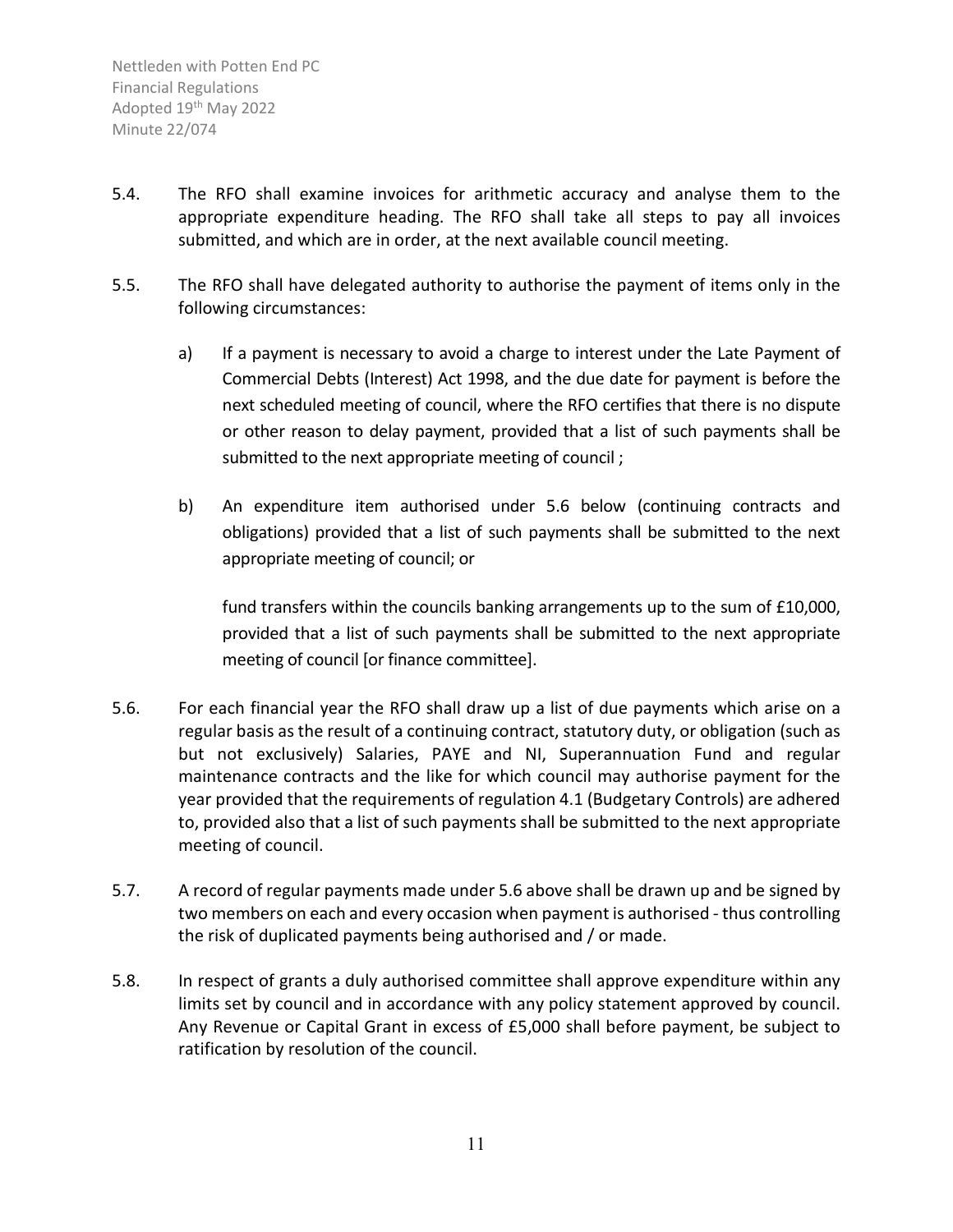- 5.9. Members are subject to the Code of Conduct that has been adopted by the council and shall comply with the Code and Standing Orders when a decision to authorise or instruct payment is made in respect of a matter in which they have a disclosable pecuniary or other interest, unless a dispensation has been granted.
- 5.10. The council will aim to rotate the duties of members in these Regulations so that onerous duties are shared out as evenly as possible over time.
- 5.11. Any changes in the recorded details of suppliers, such as bank account records, shall be approved in writing by a Member.

#### <span id="page-11-0"></span>**6. INSTRUCTIONS FOR THE MAKING OF PAYMENTS**

- 6.1. The council will make safe and efficient arrangements for the making of its payments.
- 6.2. Following authorisation under Financial Regulation 5 above, the council, a duly delegated committee or, if so delegated, the RFO shall give instruction that a payment shall be made.
- 6.3. All payments shall be effected by cheque or other instructions to the council's bankers, or otherwise, in accordance with a resolution of council.
- 6.4. Cheques or orders for payment drawn on the bank account in accordance with the schedule as presented to council or committee shall be signed by two members of council or one member of council and the RFO in accordance with a resolution instructing that payment. A member who is a bank signatory, having a connection by virtue of family or business relationships with the beneficiary of a payment, should not, under normal circumstances, be a signatory to the payment in question.
- 6.5. To indicate agreement of the details shown on the cheque or order for payment with the counterfoil and the invoice or similar documentation, the signatories shall each also initial the cheque counterfoil.
- 6.6. Cheques or orders for payment shall not normally be presented for signature other than at a council or committee meeting (including immediately before or after such a meeting). Any signatures obtained away from such meetings shall be reported to the council at the next convenient meeting.
- 6.7. If thought appropriate by the council, payment for utility supplies (energy, telephone and water) and any National Non-Domestic Rates may be made by variable direct debit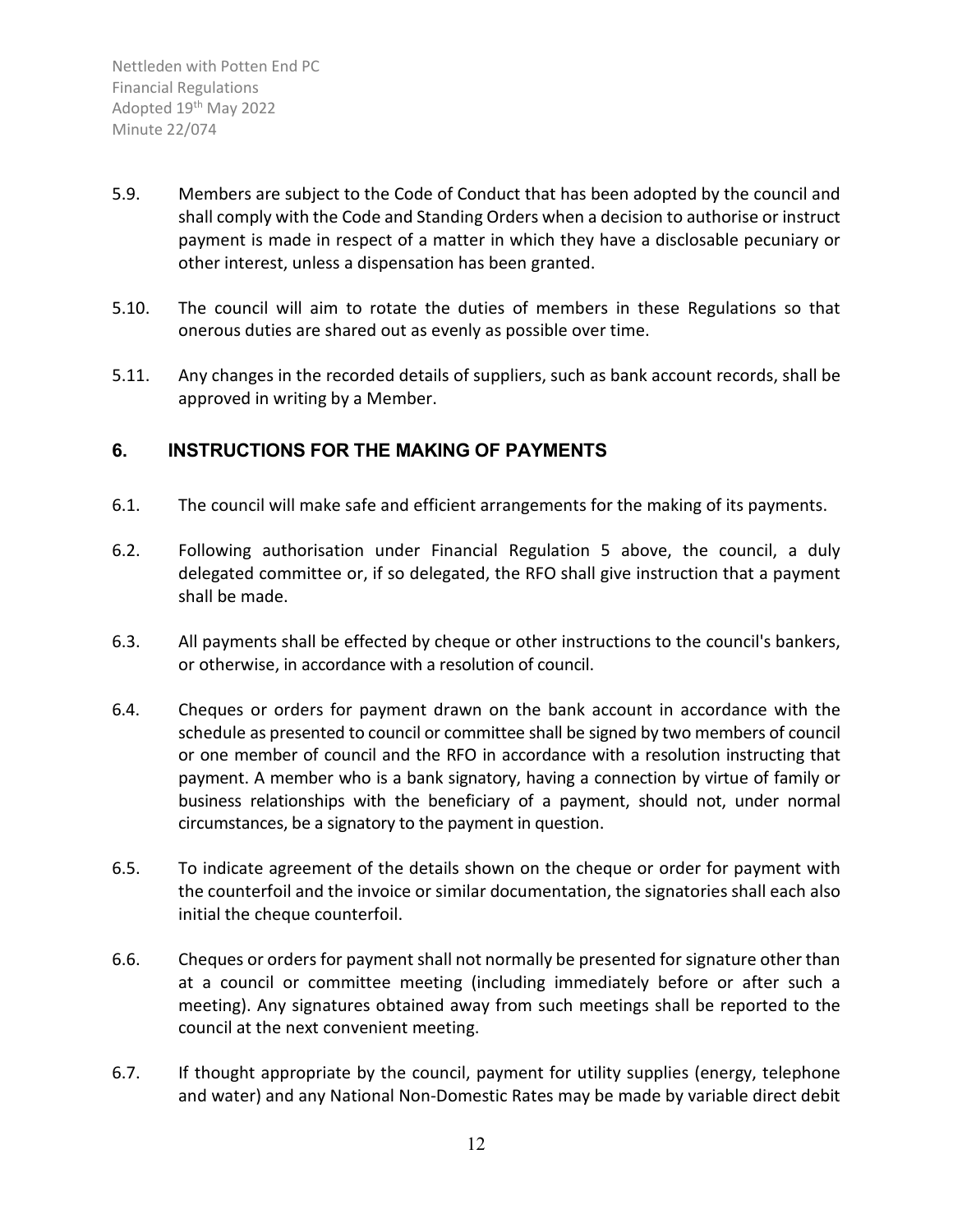provided that the instructions are signed by two members and any payments are reported to council as made. The approval of the use of a variable direct debit shall be renewed by resolution of the council at least every two years.

- 6.8. If thought appropriate by the council, payment for certain items (principally salaries) may be made by banker's standing order provided that the instructions are signed, or otherwise evidenced by two members are retained and any payments are reported to council as made. The approval of the use of a banker's standing order shall be renewed by resolution of the council at least every two years.
- 6.9. If thought appropriate by the council, payment for certain items may be made by BACS or CHAPS methods provided that the instructions for each payment are signed, or otherwise evidenced, by two authorised bank signatories, are retained and any payments are reported to council as made. The approval of the use of BACS or CHAPS shall be renewed by resolution of the council at least every two years.
- 6.10. If thought appropriate by the council payment for certain items may be made by internet banking transfer provided that the instructions for each payment are signed, or otherwise evidenced, by two authorised bank signatories and evidence is retained showing which members approved the payment.
- 6.11. Where a computer requires use of a personal identification number (PIN) or other password(s), for access to the council's records on that computer, a note shall be made of the PIN and Passwords and shall be handed to and retained by the chairman of the council in a sealed dated envelope. This envelope may not be opened other than in the presence of two other councillors. After the envelope has been opened, in any circumstances, the PIN and / or passwords shall be changed as soon as practicable. The fact that the sealed envelope has been opened, in whatever circumstances, shall be reported to all members immediately and formally to the next available meeting of the council. This will not be required for a member's personal computer used only for remote authorisation of bank payments.
- 6.12. No employee or councillor shall disclose any PIN or password, relevant to the working of the council or its bank accounts, to any person not authorised in writing by the council or a duly delegated committee.
- 6.13. Regular back-up copies of the records on any computer shall be made and shall be stored securely away from the computer in question, and preferably off site.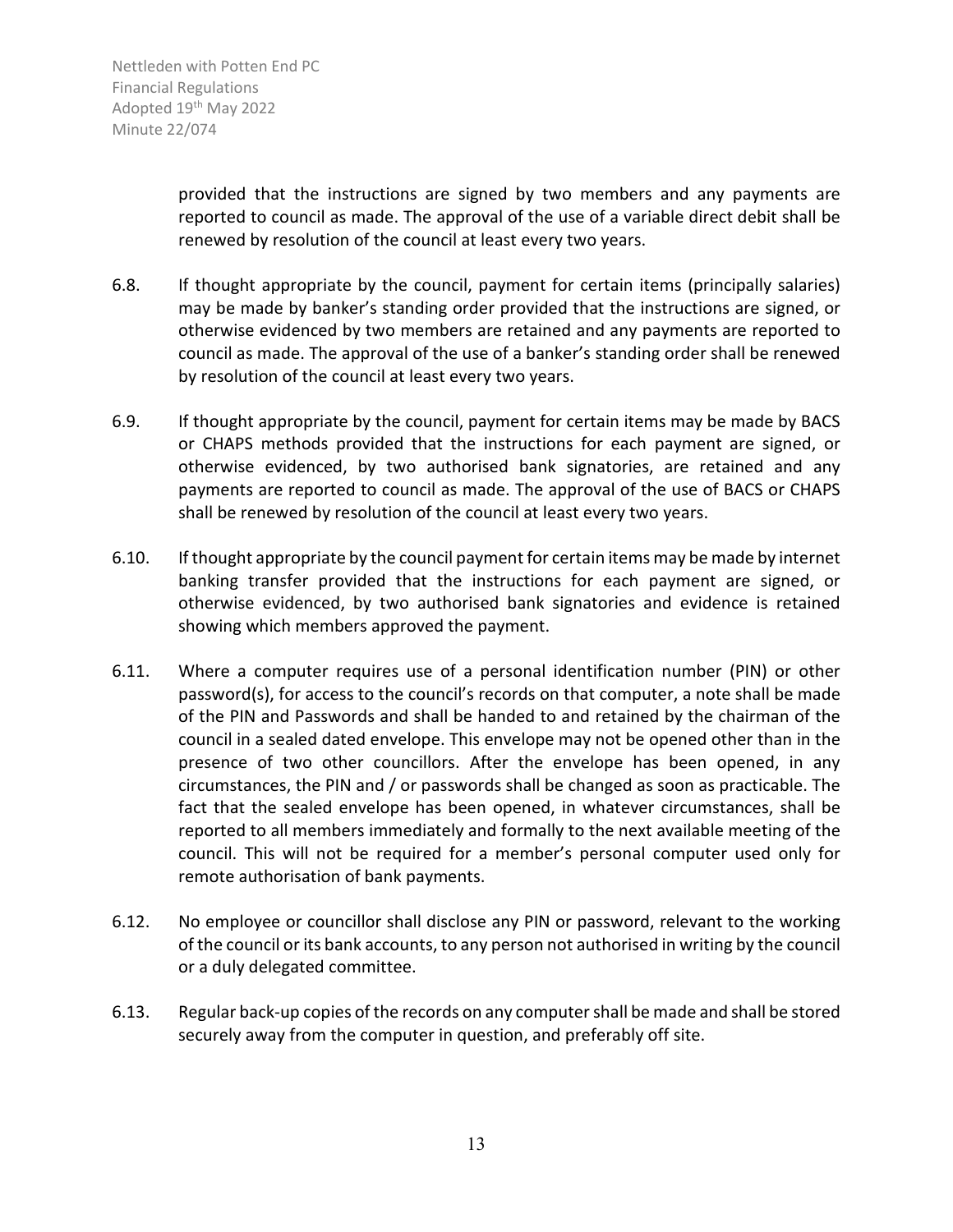- 6.14. The council, and any members using computers for the council's financial business, shall ensure that anti-virus, anti-spyware and firewall software with automatic updates, together with a high level of security, is used.
- 6.15. Where internet banking arrangements are made with any bank, the RFO shall be appointed as the Service Administrator. The bank mandate approved by the council shall identify a number of councillors who will be authorised to approve transactions on those accounts. The bank mandate will state clearly the amounts of payments that can be instructed by the use of the Service Administrator alone, or by the Service Administrator with a stated number of approvals.
- 6.16. Access to any internet banking accounts will be directly to the access page (which may be saved under "favourites"), and not through a search engine or e-mail link. Remembered or saved passwords facilities must not be used on any computer used for council banking work. Breach of this Regulation will be treated as a very serious matter under these regulations.
- 6.17. Changes to account details for suppliers, which are used for internet banking may only be undertaken when signed by two of the RFO and a member. A programme of regular checks of standing data with suppliers will be followed.
- 6.18. Any Debit Card issued for use will be specifically restricted to the RFO and will also be restricted to a single transaction maximum value of £500 unless authorised by council or finance committee in writing before any order is placed.
- 6.19. A pre-paid debit card may be issued to employees with varying limits. These limits will be set by the council. Transactions and purchases made will be reported to the council and authority for topping-up shall be at the discretion of the council.
- 6.20. Any corporate credit card or trade card account opened by the council will be specifically restricted to use by the Clerk and shall be subject to automatic payment in full at each month-end.
- 6.21. The council will not maintain any form of cash float. All cash received must be banked intact. Any payments made by the RFO (for example for postage or minor stationery items) shall be refunded on a regular basis, at least quarterly.

#### <span id="page-13-0"></span>**7. PAYMENT OF SALARIES**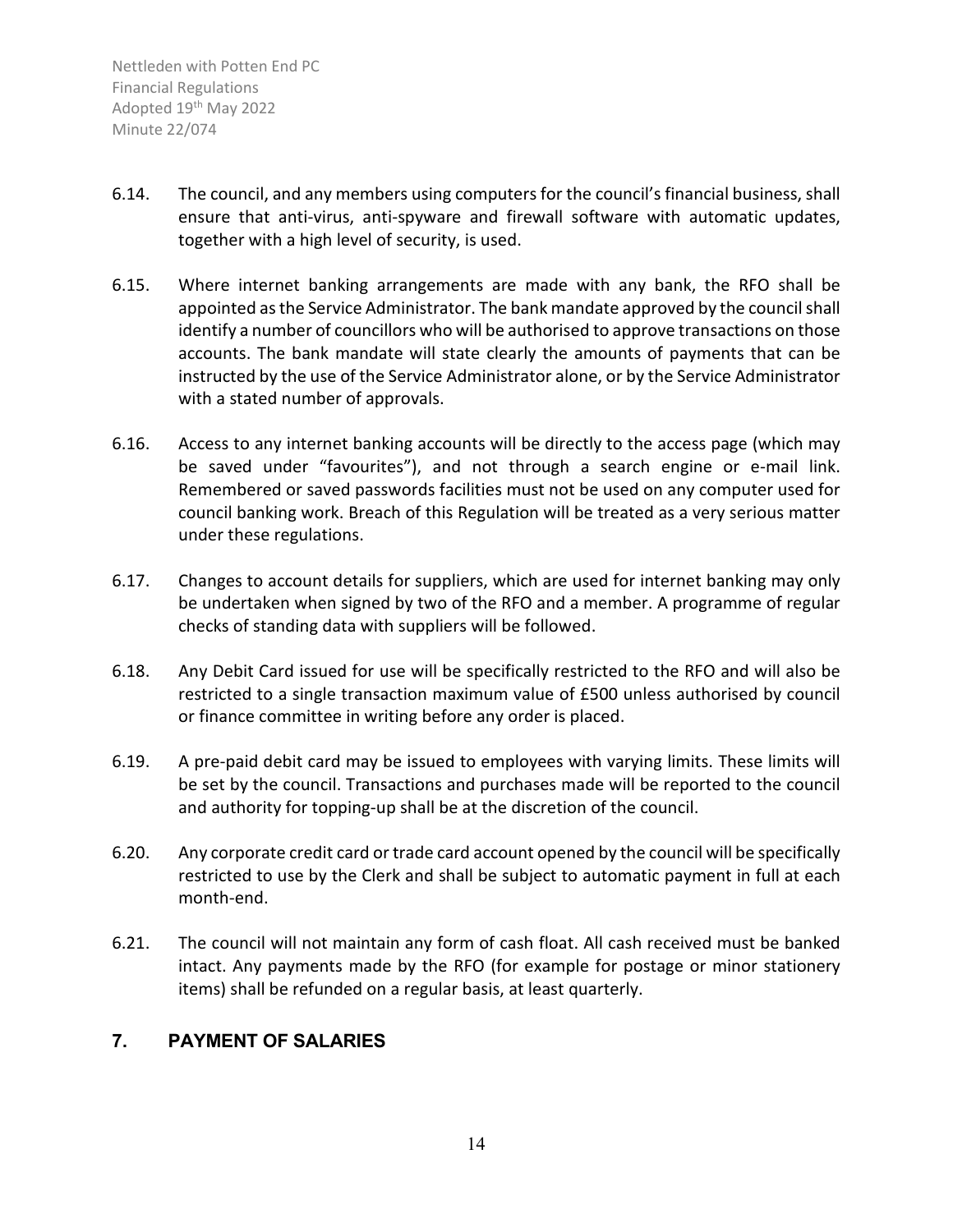- 7.1. As an employer, the council shall make arrangements to meet fully the statutory requirements placed on all employers by PAYE and National Insurance legislation. The payment of all salaries shall be made in accordance with payroll records and the rules of PAYE and National Insurance currently operating, and salary rates shall be as agreed by council.
- 7.2. Payment of salaries and payment of deductions from salary such as may be made for tax, national insurance and pension contributions, or similar statutory or discretionary deductions must be made in accordance with the payroll records and on the appropriate dates stipulated in employment contracts, provided that each payment is reported to and ratified by the next available council meeting as set out in these regulations above.
- 7.3. No changes shall be made to any employee's pay, emoluments, or terms and conditions of employment without the prior consent of the council.
- 7.4. Each and every payment to employees of net salary and to the appropriate creditor of the statutory and discretionary deductions shall be recorded in a separate confidential record (confidential cash book). This confidential record is not open to inspection or review (under the Freedom of Information Act 2000 or otherwise) other than:
	- a) by any councillor who can demonstrate a need to know;
	- b) by the internal auditor;
	- c) by the external auditor; or
	- d) by any person authorised under Audit Commission Act 1998, or any superseding legislation.
- 7.5. The total of such payments in each calendar month shall be reported with all other payments as made as may be required under these Financial Regulations, to ensure that only payments due for the period have actually been paid.
- 7.6. An effective system of personal performance management should be maintained for employees.
- 7.7. Any termination payments shall be supported by a clear business case and reported to the council. Termination payments shall only be authorised by council.
- 7.8. Before employing interim staff the council must consider a full business case.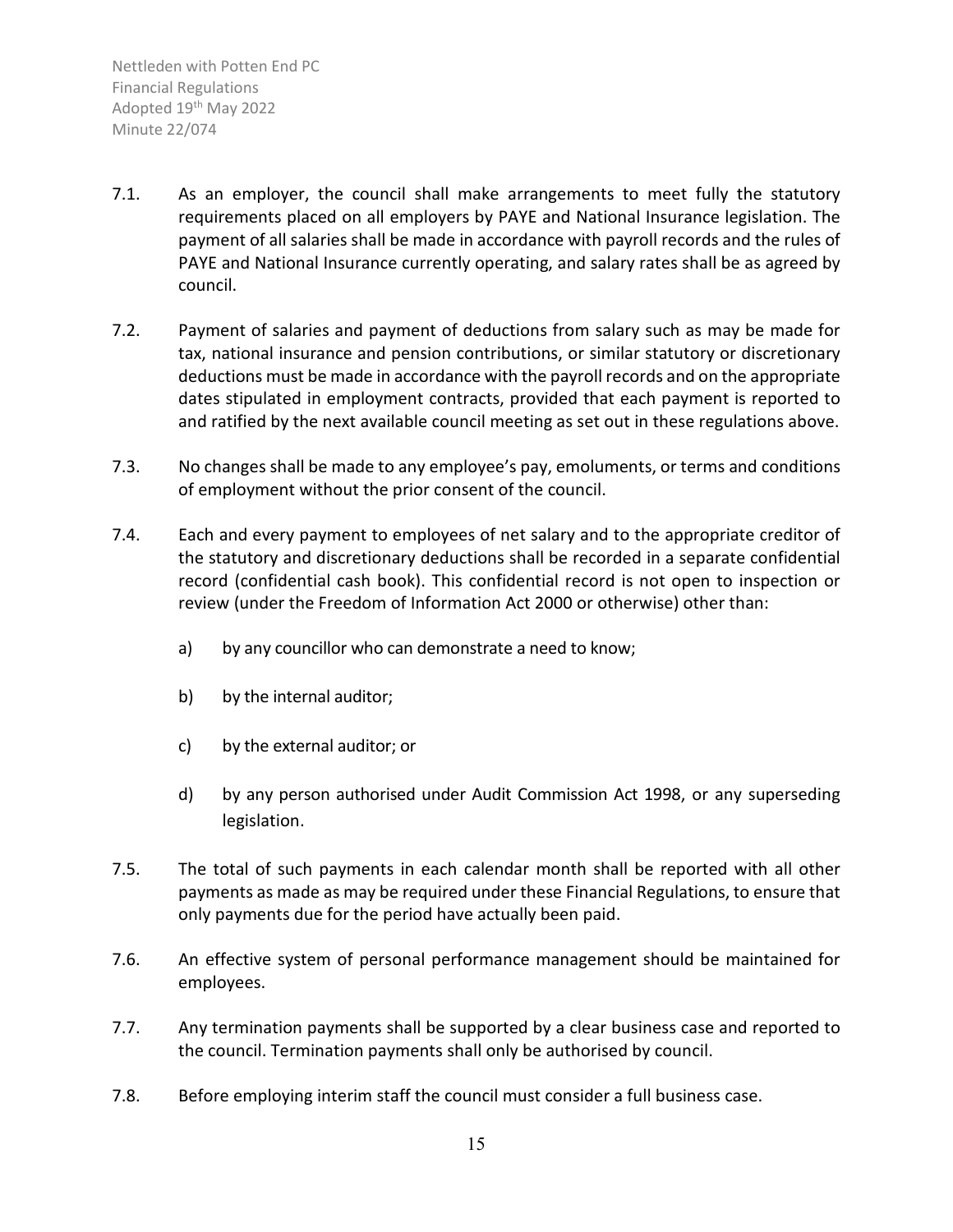#### <span id="page-15-0"></span>**8. LOANS AND INVESTMENTS**

- 8.1. All borrowings shall be effected in the name of the council, after obtaining any necessary borrowing approval. Any application for borrowing approval shall be approved by council as to terms and purpose. The application for borrowing approval, and subsequent arrangements for the loan shall only be approved by full council.
- 8.2. Any financial arrangement which does not require formal borrowing approval from the Secretary of State (such as Hire Purchase or Leasing of tangible assets) shall be subject to approval by the full council. In each case a report in writing shall be provided to council in respect of value for money for the proposed transaction.
- 8.3. The council will arrange with the council's banks and investment providers for the sending of a copy of each statement of account to the Chairman of the council at the same time as one is issued to the Clerk or RFO.
- 8.4. All loans and investments shall be negotiated in the name of the council and shall be for a set period in accordance with council policy.
- 8.5. The council shall consider the need for an Investment Strategy and Policy which, if drawn up, shall be in accordance with relevant regulations, proper practices and guidance. Any Strategy and Policy shall be reviewed by the council at least annually.
- 8.6. All investments of money under the control of the council shall be in the name of the council.
- 8.7. All investment certificates and other documents relating thereto shall be retained in the custody of the RFO.
- 8.8. Payments in respect of short term or long term investments, including transfers between bank accounts held in the same bank, or branch, shall be made in accordance with Regulation 5 (Authorisation of payments) and Regulation 6 (Instructions for payments).

#### <span id="page-15-1"></span>**9. INCOME**

9.1. The collection of all sums due to the council shall be the responsibility of and under the supervision of the RFO.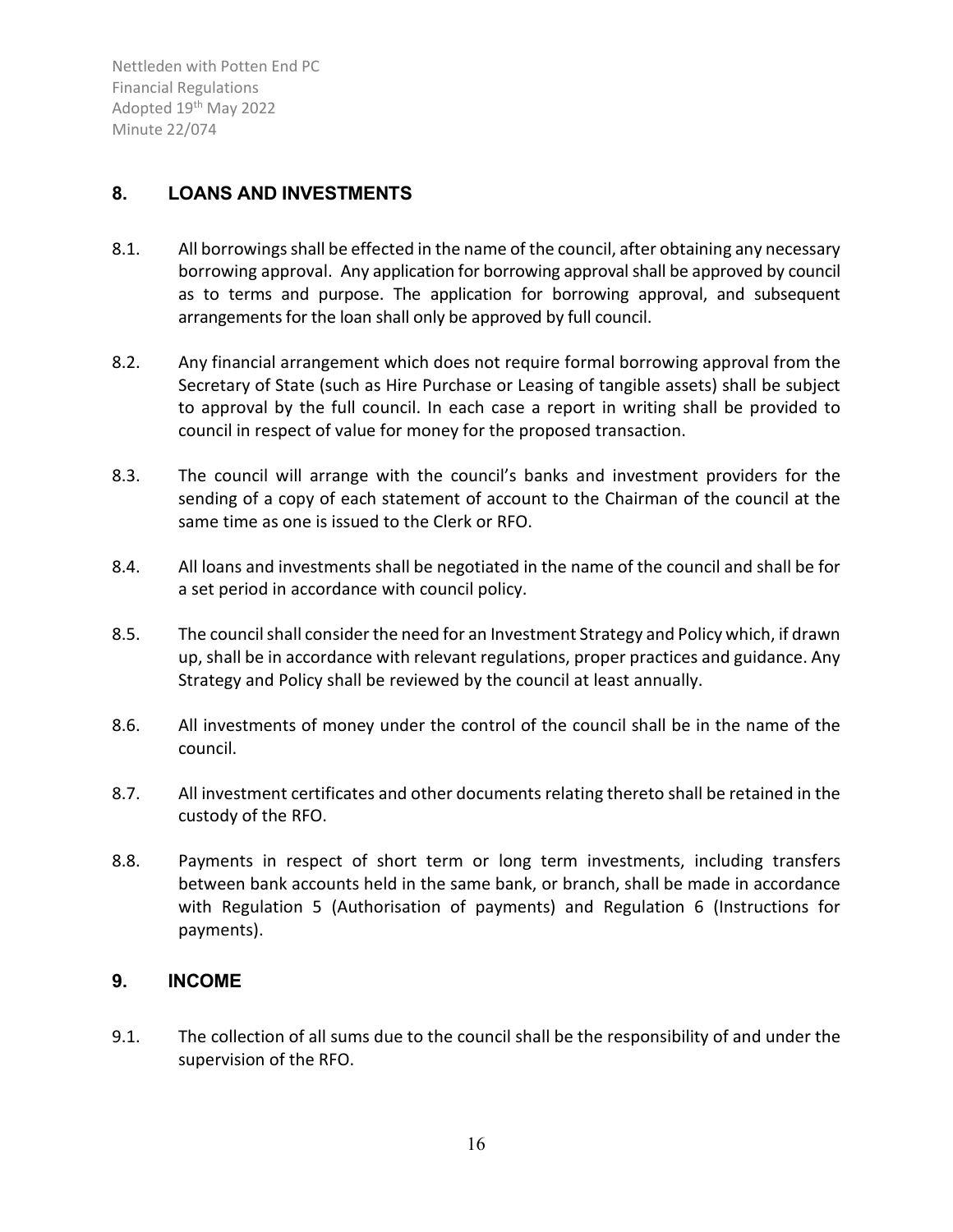- 9.2. Particulars of all charges to be made for work done, services rendered or goods supplied shall be agreed annually by the council, notified to the RFO and the RFO shall be responsible for the collection of all accounts due to the council.
- 9.3. The council will review all fees and charges annually, following a report of the Clerk.
- 9.4. Any sums found to be irrecoverable and any bad debts shall be reported to the council and shall be written off in the year.
- 9.5. All sums received on behalf of the council shall be banked intact as directed by the RFO. In all cases, all receipts shall be deposited with the council's bankers with such frequency as the RFO considers necessary.
- 9.6. The origin of each receipt shall be entered on the paying-in slip.
- 9.7. Personal cheques shall not be cashed out of money held on behalf of the council.
- 9.8. The RFO shall promptly complete any VAT Return that is required. Any repayment claim due in accordance with VAT Act 1994 section 33 shall be made at least annually coinciding with the financial year end.
- 9.9. Where any significant sums of cash are regularly received by the council, the RFO shall take such steps as are agreed by the council to ensure that more than one person is present when the cash is counted in the first instance, that there is a reconciliation to some form of control such as ticket issues, and that appropriate care is taken in the security and safety of individuals banking such cash.

#### <span id="page-16-0"></span>**10. ORDERS FOR WORK, GOODS AND SERVICES**

- 10.1. An official order or letter shall be issued for all work, goods and services unless a formal contract is to be prepared or an official order would be inappropriate. Copies of orders shall be retained.
- 10.2. Order books shall be controlled by the RFO.
- 10.3. All members and officers are responsible for obtaining value for money as all times. An officer issuing an official order is to ensure as far as reasonable and practicable that the best available terms are obtained in respect of each transaction, usually by obtaining three or more quotations or estimates from appropriate suppliers, subject to any *de minimis* provisions in Regulation 11.1 below.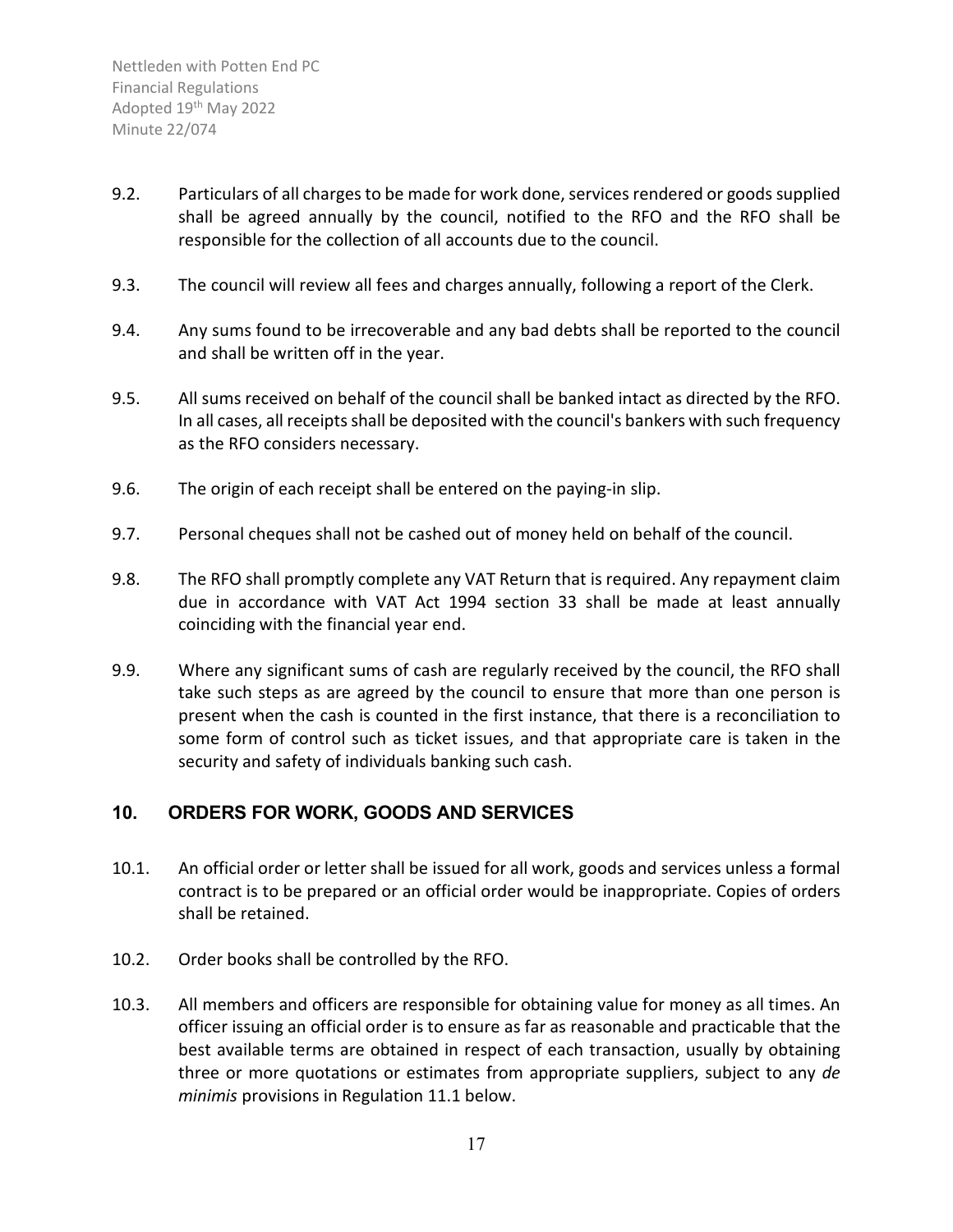10.4. The RFO shall verify the lawful nature of any proposed purchase before the issue of any order, and in the case of new or infrequent purchases or payments, the RFO shall ensure that the statutory authority shall be reported to the meeting at which the order is approved so that the Minutes can record the power being used.

#### <span id="page-17-0"></span>**11. CONTRACTS**

- 11.1. Procedures as to contracts are laid down as follows:
	- a) Every contract shall comply with these financial regulations, and no exceptions shall be made otherwise than in an emergency provided that these regulations shall not apply to contracts which relate to items (i) to (vi) below:
		- i. for the supply of gas, electricity, water, sewerage and telephone services;
		- ii. for specialist services such as are provided by legal professionals acting in disputes;
		- iii. for work to be executed or goods or materials to be supplied which consist of repairs to or parts for existing machinery or equipment or plant;
		- iv. for work to be executed or goods or materials to be supplied which constitute an extension of an existing contract by the council;
		- v. for additional audit work of the external Auditor up to an estimated value of £250 (in excess of this sum the RFO shall act after consultation with the Chairman and Vice Chairman of council);
		- vi. for goods or materials proposed to be purchased which are proprietary articles and/or are only sold at a fixed price.
	- b) Where the council intends to procure or award a public supply contract, public service contract or public works contract as defined by The Public Contracts Regulations 2015 ("the Regulations") which is valued at £25,000 or more, the council shall comply with the relevant requirements of the Regulations<sup>1</sup>

<span id="page-17-1"></span>The Regulations require councils to use the Contracts Finder website to advertise contract opportunities, set out the procedures to be followed in awarding new contracts and to publicise the award of new contracts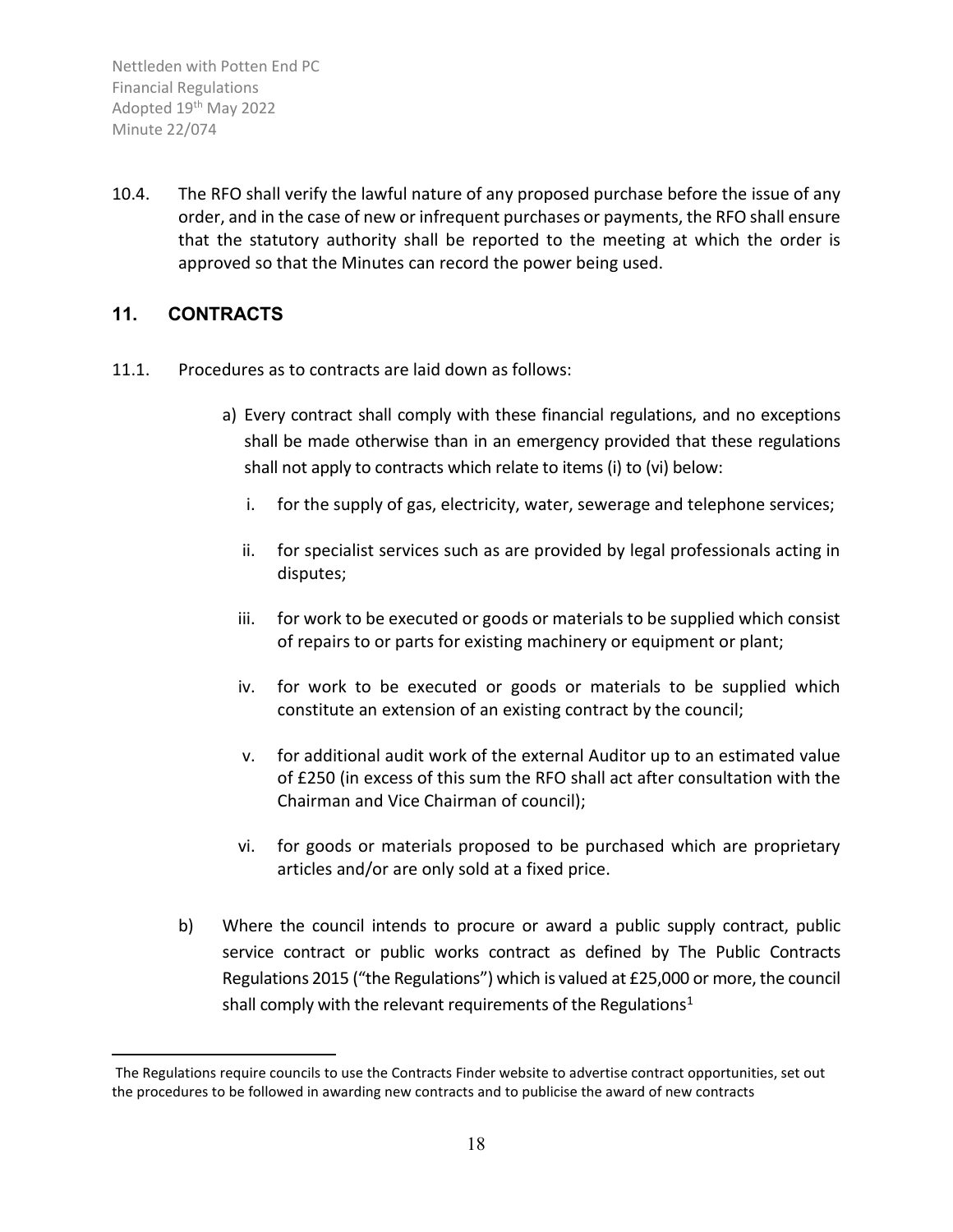- c) The full requirements of The Regulations, as applicable, shall be followed in respect of the tendering and award of a public supply contract, public service contract or public works contract which exceed thresholds in The Regulations set by the Public Contracts Directive 2014/24/EU (which may change from time to time)<sup>2</sup>
- d) When applications are made to waive financial regulations relating to contracts to enable a price to be negotiated without competition the reason shall be embodied in a recommendation to the council.
- e) Such invitation to tender shall state the general nature of the intended contract and the Clerk shall obtain the necessary technical assistance to prepare a specification in appropriate cases. The invitation shall in addition state that tenders must be addressed to the Clerk in the ordinary course of post. Each tendering firm shall be supplied with a specifically marked envelope in which the tender is to be sealed and remain sealed until the prescribed date for opening tenders for that contract.
- f) All sealed tenders shall be opened at the same time on the prescribed date by the Clerk in the presence of at least one member of council.
- g) Any invitation to tender issued under this regulation shall be subject to Standing Orders 27 and shall refer to the terms of the Bribery Act 2010.
- h) When it is intended to enter into a contract of less than £25,000 in value for the supply of goods or materials or for the execution of works or specialist services other than such goods, materials, works or specialist services as are excepted as set out in paragraph (a) the RFO shall obtain 3 quotations (priced descriptions of the proposed supply); where the value is below £5,000 and above £500 the RFO shall strive to obtain 3 estimates. Otherwise, Regulation 10.3 above shall apply.
- i) The council shall not be obliged to accept the lowest or any tender, quote or estimate.

<span id="page-18-0"></span>Thresholds currently applicable are:

a. For public supply and public service contracts 209,000 Euros (£189,330)

b. For public works contracts 5,225,000 Euros (£4,733,252)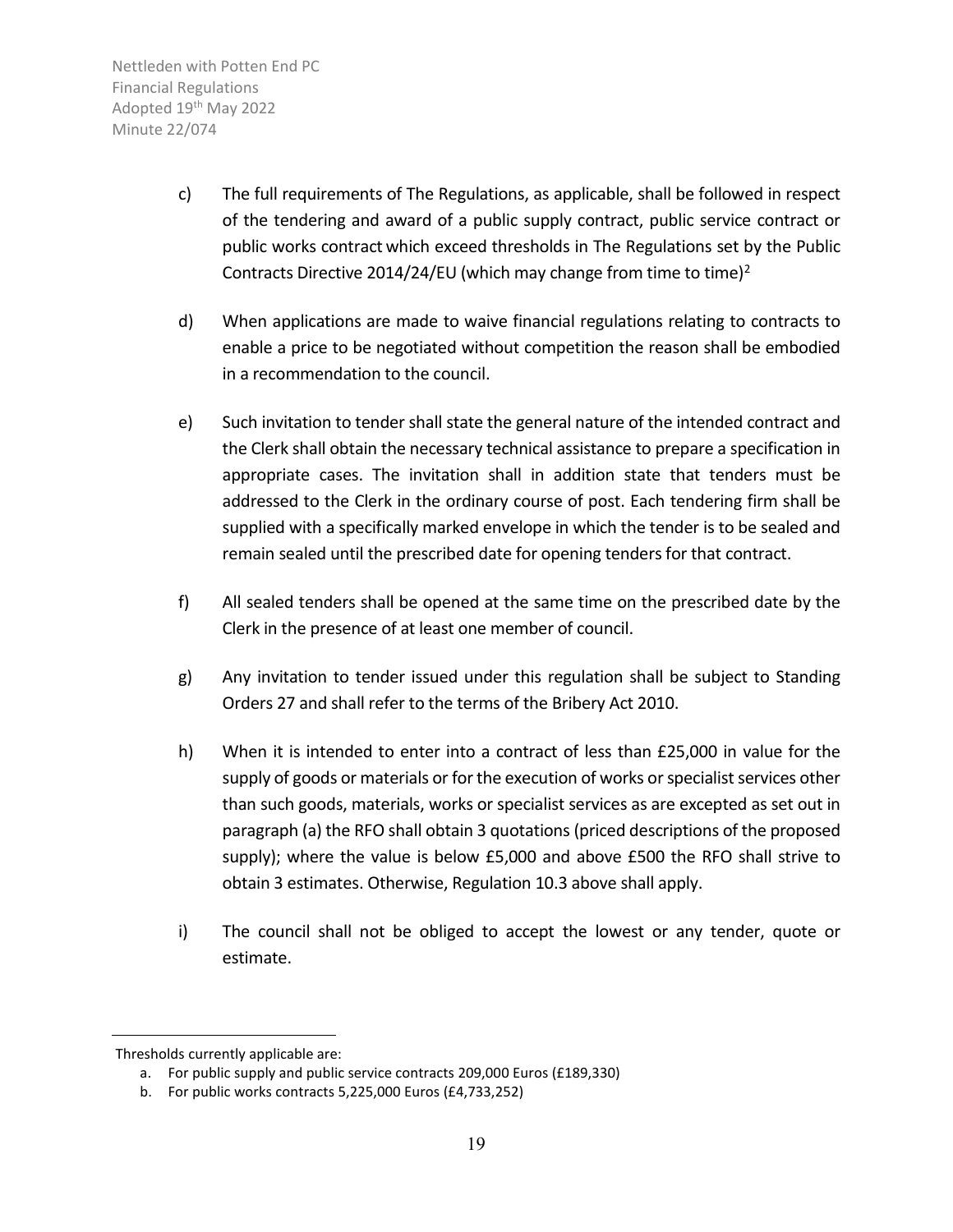> j) Should it occur that the council, or duly delegated committee, does not accept any tender, quote or estimate, the work is not allocated and the council requires further pricing, provided that the specification does not change, no person shall be permitted to submit a later tender, estimate or quote who was present when the original decision making process was being undertaken

## <span id="page-19-0"></span>**12. PAYMENTS UNDER CONTRACTS FOR BUILDING OR OTHER CONSTRUCTION WORKS**

- 12.1. Payments on account of the contract sum shall be made within the time specified in the contract by the RFO upon authorised certificates of the architect or other consultants engaged to supervise the contract (subject to any percentage withholding as may be agreed in the particular contract).
- 12.2. Where contracts provide for payment by instalments the RFO shall maintain a record of all such payments. In any case where it is estimated that the total cost of work carried out under a contract, excluding agreed variations, will exceed the contract sum of 5% or more a report shall be submitted to the council.
- 12.3. Any variation to a contract or addition to or omission from a contract must be approved by the council and Clerk to the Contractor in writing before any work has begun, the council being informed where the final cost is likely to exceed the financial provision.

#### <span id="page-19-1"></span>**13. STORES AND EQUIPMENT**

- 13.1. The officer in charge of each section shall be responsible for the care and custody of stores and equipment in that section.
- 13.2. Delivery Notes shall be obtained in respect of all goods received into store or otherwise delivered and goods must be checked as to order and quality at the time delivery is made.
- 13.3. Stocks shall be kept at the minimum levels consistent with operational requirements.
- 13.4. The RFO shall be responsible for periodic checks of stocks and stores at least annually.

#### <span id="page-19-2"></span>**14. ASSETS, PROPERTIES AND ESTATES**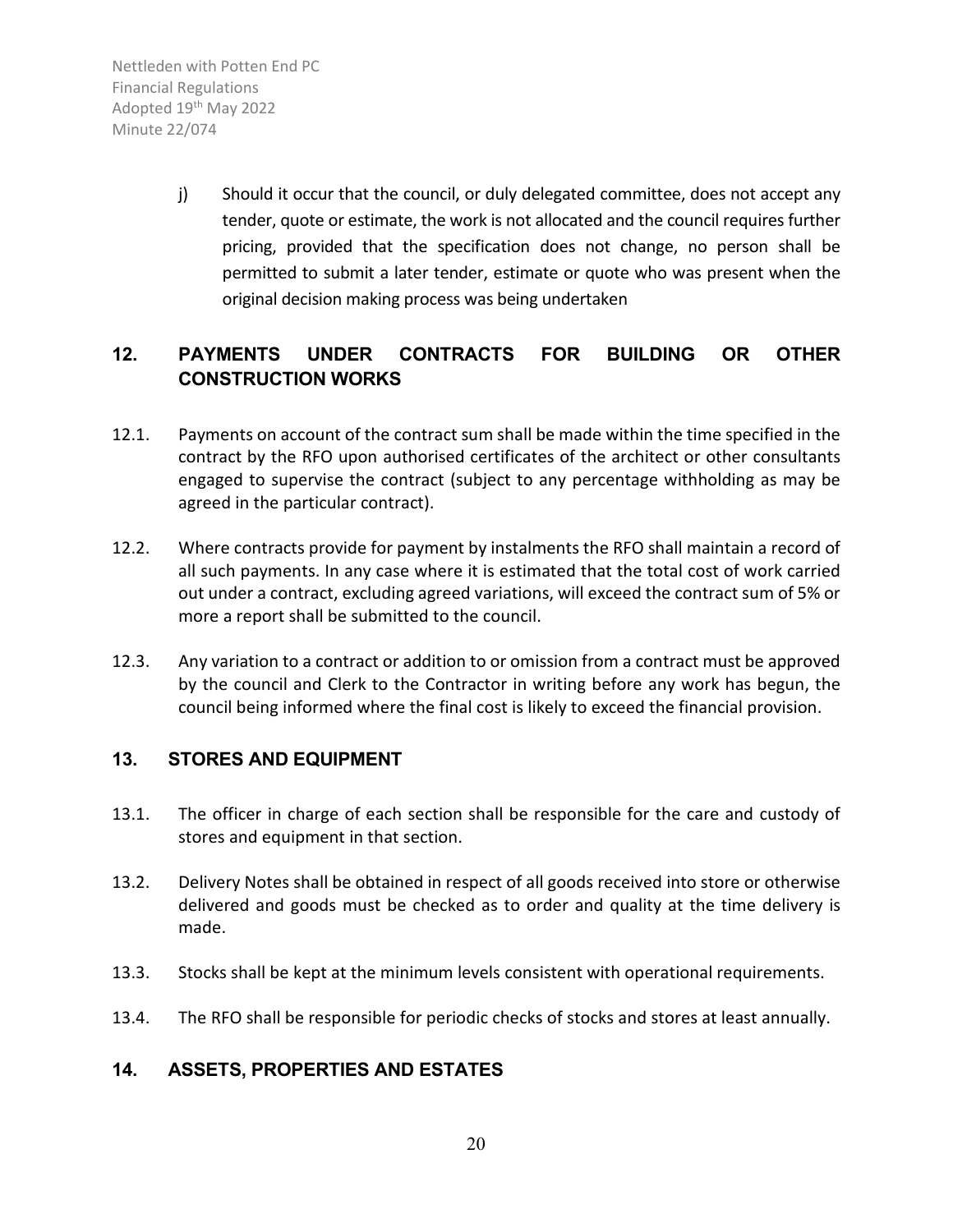- 14.1. The Clerk shall make appropriate arrangements for the custody of all title deeds of properties owned by the council. The RFO shall ensure a record is maintained of all properties owned by the council, recording the location, extent, plan, reference, purchase details, nature of the interest, tenancies granted, rents payable and purpose for which held in accordance with Accounts and Audit Regulations.
- 14.2. No tangible moveable property shall be purchased or otherwise acquired, sold, leased or otherwise disposed of without the authority of the council, together with any other consents required by law, save where the estimated value of any one item of tangible movable property does not exceed £250.
- 14.3. In each case a report in writing shall be provided to council in respect of valuation and surveyed condition of the property (including matters such as planning permissions and covenants) together with a proper business case (including an adequate level of consultation with the electorate).
- 14.4. No real property (interests in land) shall be purchased or acquired without the authority of the full council. In each case a report in writing shall be provided to council in respect of valuation and surveyed condition of the property (including matters such as planning permissions and covenants) together with a proper business case (including an adequate level of consultation with the electorate).
- 14.5. Subject only to the limit set in Regulation 14.2 above, no tangible moveable property shall be purchased or acquired without the authority of the full council. In each case a report in writing shall be provided to council with a full business case.
- 14.6. The RFO shall ensure that an appropriate and accurate Register of Assets and Investments is kept up to date. The continued existence of tangible assets shown in the Register shall be verified at least annually, possibly in conjunction with a health and safety inspection of assets.

#### <span id="page-20-0"></span>**15. INSURANCE**

- 15.1. Following the annual risk assessment (per Regulation 17), the RFO shall effect all insurances and negotiate all claims on the council's insurers
- 15.2. The RFO shall keep a record of all insurances effected by the council and the property and risks covered thereby and annually review it.